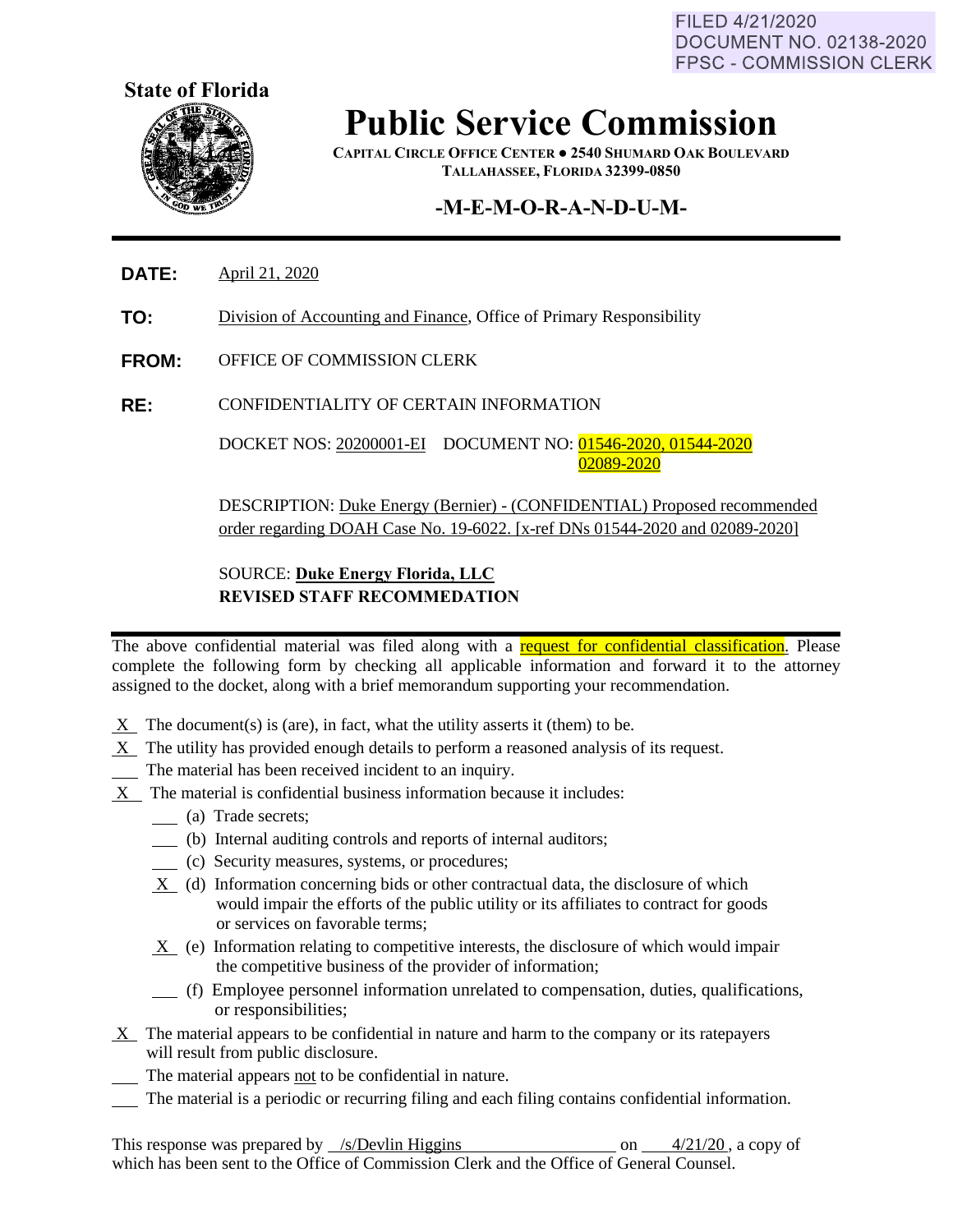#### **State of Florida**



 $\overline{a}$ 

# **Public Service Commission**

**CAPITAL CIRCLE OFFICE CENTER ● 2540 SHUMARD OAK BOULEVARD TALLAHASSEE, FLORIDA 32399-0850**

#### **-M-E-M-O-R-A-N-D-U-M-**

**DATE:** April 21, 2020

**TO:** Suzanne S. Brownless, Special Counsel, Office of the General Counsel

**FROM:** Devlin Higgins, Public Utility Analyst IV, Division of Accounting & Finance

#### **RE:** CONFIDENTIALITY OF CERTAIN INFORMATION

DOCKET NO: 20200001-EI DOCUMENT Nos: 01546-2020, 01544-2020, and 02089-2020.

DESCRIPTION: Duke Energy (Bernier) - (CONFIDENTIAL) Proposed recommended order regarding DOAH Case No. 19-6022. [x-ref DNs 01544-2020 and 02089-2020]

SOURCE: Duke Energy Florida

Pursuant to Section 366.093, Florida Statutes (F.S.), and Rule 25-22.006, Florida Administrative Code, Duke Energy Florida (DEF or Company) requests confidential classification of certain information provided in order to compose Proposed Recommended Orders (PRO) submitted to the Division of Administrative Hearings (DOAH). Due to concerns regarding the maintenance of confidentiality with respect to the information subject to this request, the Florida Public Service Commission by Order No. PSC-2019-0484-FOF-EI, and Document No. 10846-2019, sent this matter for hearing to the Florida Division of Administrative Hearings.<sup>[1](#page-1-0)</sup> The information provided by DEF for the PROs was available to the Office of Public Counsel, the Florida Industrial Power Users Group, White Springs agricultural Chemicals, Inc., d/b/a PCS Phosphate – White Springs, and Staff of the Florida Public Service Commission, collectively referred to as the "Parties" to the proceeding at DOAH concerning operations at Plant Bartow.

The Company is claiming confidentiality of its filing under Section 366.093(3)(d), F.S., and Section 366.093(3)(e), F.S. Per the Statute, propriety of confidential business information includes, but is not limited to: Subsection (d) "[i]nformation concerning bids or other contractual data, the disclosure of which would impair the efforts of the public utility or its affiliates to contract for goods or services on favorable terms," and Subsection (e) "[i]nformation relating to competitive interests, the disclosure of which would impair the competitive business of the provider of the information."

More specifically, the information at issue relates to claimed proprietary and confidential operating procedures, drawings, and technical information regarding a third-party's (to DEF)

<span id="page-1-0"></span><sup>1</sup> Order No. PSC-2019-0484-FOF-EI, Issued November 18, 2019, Docket No. 20190001-EI, *In re: Fuel and purchased power cost recovery clause with generating performance incentive factor*.